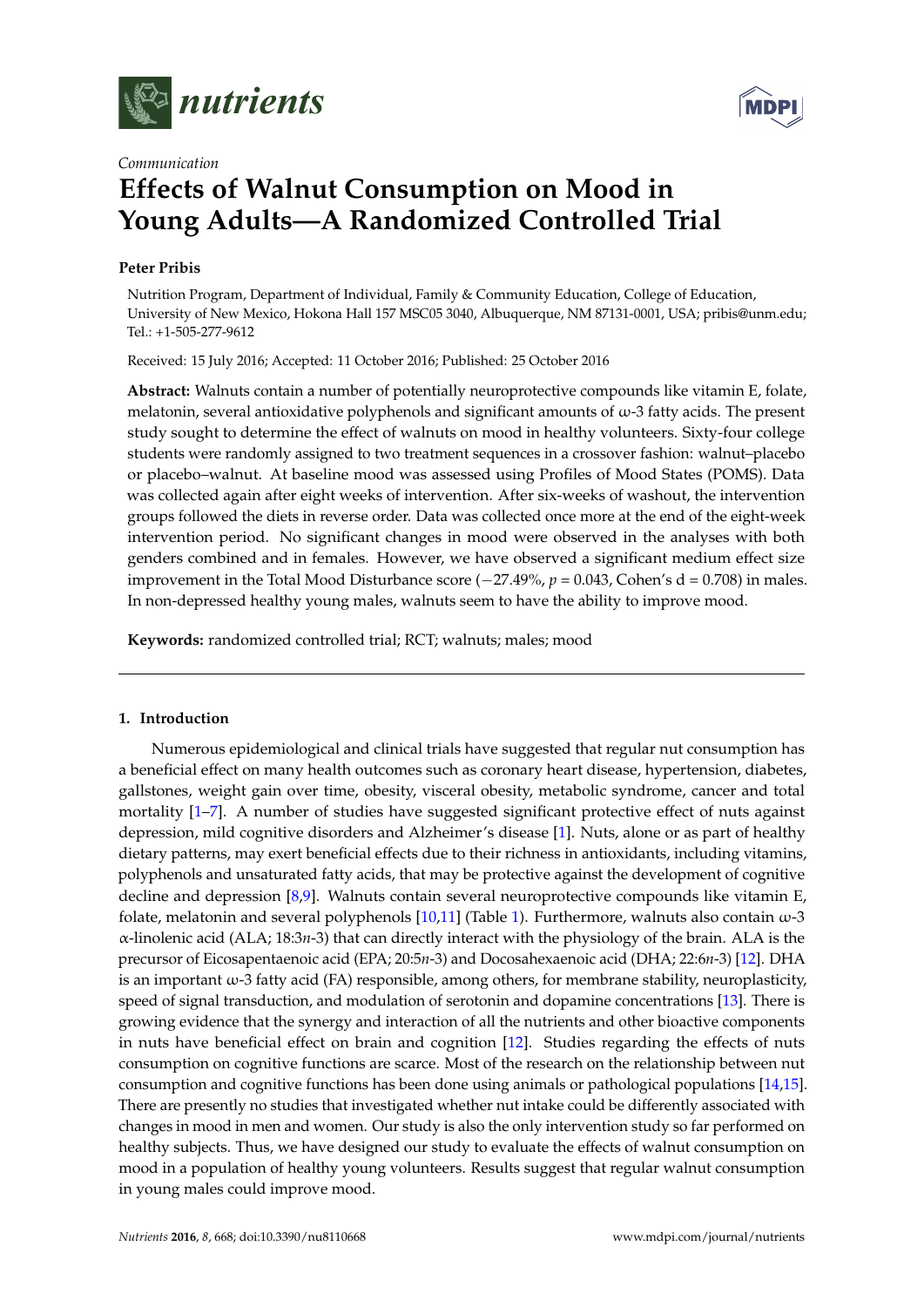<span id="page-1-0"></span>

| Nutrients in 14 Halves (28 g) |      |
|-------------------------------|------|
| Minerals (mg)                 |      |
| Calcium                       | 28   |
| Magnesium                     | 45   |
| Potassium                     | 125  |
| Vitamins $(\mu g)$            |      |
| Thiamin                       | 97   |
| Vitamin B6                    | 152  |
| Folate                        | 28   |
| Lutein                        | 3    |
| α-tocopherol                  | 200  |
| β-tocopherol                  | 40   |
| $\gamma$ -tocopherol          | 5910 |
| δ-tocopherol                  | 540  |
| Lipids $(g)$                  |      |
| ALA; $18:3n-3$                | 2.6  |
| LA; $18: 2n-6$                | 10.8 |
| Phenols (mg GAE)              |      |
| Total phenols                 | 436  |
| Other (ng)                    |      |
| Melatonin                     | 98   |

**Table 1.** Selected nutrients in Walnuts.

Data are for raw English Walnut; All data are from references [\[10](#page-7-3)[,11\]](#page-7-4); ALA, α-linolenic acid; LA, linoleic acid; GAE, gallic acid equivalents.

#### **2. Materials and Methods**

The methodology of the study is described in great detail elsewhere [\[16\]](#page-7-9), therefore here only briefly.

#### *2.1. Subjects*

Following an advertisement campaign on the campus of Andrews University we recruited 273 subjects. Subjects were disqualified if they were not students, not between the ages of 18 to 25 years, indicated that they would not be present on the campus the whole school year 2009/2010, did not complete a comprehensive Lifestyle survey and a short Food Frequency Questionnaire (FFQ), had known food allergies or did not participate in a comprehensive screening interview. The detailed participants' flow diagram has been published elsewhere [\[16\]](#page-7-9). Eventually, 64 subjects were selected for the study.

### *2.2. Study Design*

We used a double-blind, randomized, placebo-controlled, cross-over design. The 64 subjects were randomly assigned to one of the two study groups: walnuts–placebo and placebo–walnuts. Participants in the experimental group consumed the test meal (banana bread with walnuts) for the first eight weeks followed by six weeks of washout and another eight weeks of placebo diet (banana bread without walnuts). The other experimental group followed the diets in reverse order. The participants were asked to maintain their usual activities and other lifestyle habits throughout the duration of the study. The study personnel performing measurements and analyses were blinded to the subjects' diet sequence. The subjects were offered \$200 honorarium for their study participation.

The Institutional Review Board of Andrews University approved the study (IRB Protocol # 08-078).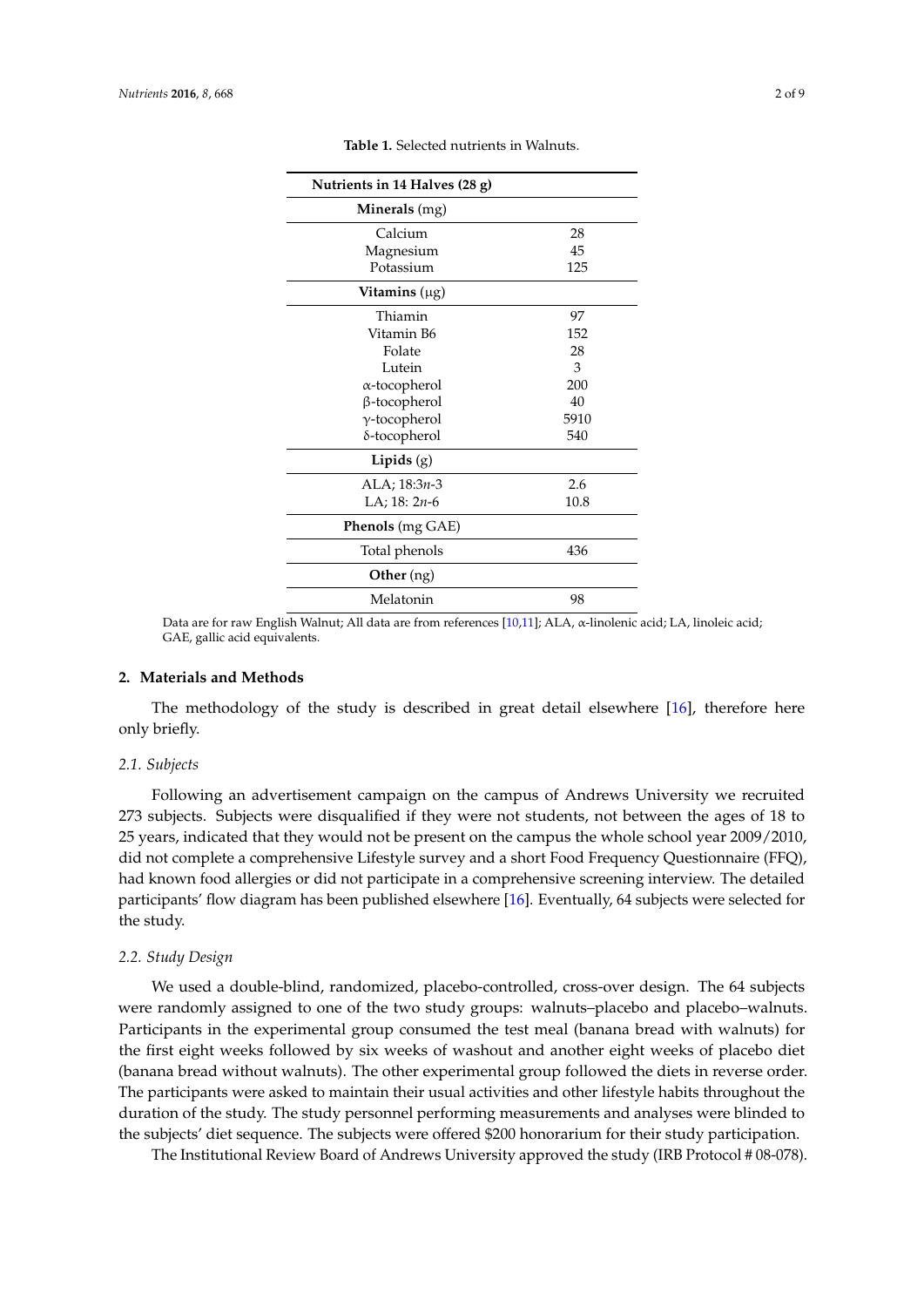#### *2.3. Dietary Intervention*

Participants were asked to consume three slices of banana bread every day for sixteen weeks (eight weeks banana bread with walnuts and eight weeks banana bread without walnuts). The two banana breads (walnut and placebo) were baked at the university's kitchen and were very similar in appearance and taste. For the banana bread with walnuts, fresh, finely ground walnuts were mixed into the dough and baked at 177 ◦C (350 ◦F) for 1.5 h. We used English Walnuts (*Juglans regia* L.) for the dietary supplementation. Three slices of banana bread with walnuts contained two servings  $(1/2 \text{ cup or } 60 \text{ g})$  of ground walnuts. Composition of the walnut and placebo banana breads is in Table [2.](#page-2-0) The test meal consumption was verified using plasma concentrations of ALA and Linoleic acid. Mean plasma concentrations of ALA and LA increased 68% and 11% when participants were consuming the banana bread with walnuts in comparison to placebo [\[16\]](#page-7-9).

<span id="page-2-0"></span>

| Per $100 g$                                     | Walnuts  | Placebo  |
|-------------------------------------------------|----------|----------|
| Energy (kJ/kcal)                                | 1612/385 | 1202/287 |
| Carbohydrate (g)                                | 40.9     | 48.9     |
| Protein $(g)$                                   | 7.0      | 5.2      |
| Fat $(g)$                                       | 21.5     | 7.9      |
| Saturated Fatty Acids (g)                       | 2.5      | 1.5      |
| Monounsaturated Fatty Acids (g)                 | 3.8      | 1.9      |
| Polyunsaturated Fatty Acids (g)                 | 14.1     | 4.0      |
| $\alpha$ —Linolenic acid (18:3 <i>n</i> -3) (g) | 2.5      | 0.2      |
| Linoleic acid $(18:2n-6)$ (g)                   | 12 2     | 4.0      |

**Table 2.** Composition of the banana bread.

Values obtained by chemical analysis (Covance laboratories, Madison, Wisconsin).

# *2.4. Mood Testing*

The mood of the students was tested at baseline and at the end of each of the two eight-week treatment periods. The Profile of Mood States (POMS) questionnaire was used to estimate the intensity of mood disturbance in the participants. The POMS is one of the most widely used and accepted mood scales in studies of cognition [\[17](#page-7-10)[,18\]](#page-7-11). The long form version of POMS consists of 65 adjectives. Participants were asked to read each item and respond to a 5-point Likert scale ranging from 1 (*Not at all*) to 5 (*Extremely*) based on how they felt at the time of questionnaire completion. The POMS covers six mood domains: Tension-Anxiety, Depression-Dejection, Anger-Hostility, Vigor-Activity, Fatigue-Inertia, and Confusion-Bewilderment. Summing the five negative domain scores and subtracting the vigor score computes the Total Mood Disturbance score (TMD). Higher scores indicate a greater degree of mood disturbance. Participants completed the questionnaire in a group setting under the guidance of a research assistant who explained the test to the participants and was available to answer questions during the administration. It took the participants approximately 30 to 45 min to complete the test.

The pre-specified primary outcome measure of our study was the TMD score. The secondary outcome measures were the six mood domains.

#### *2.5. Statistical Analysis*

The sample size determination was based on 5% significance, 95% power and measurable medium to large effect size of 0.5 to 0.7 SD. Allowing for a 30% dropout rate, the total sample size required for the study was 64 individuals.

Descriptive values are expressed as means  $\pm$  SD or percentages. The analyses were carried out for both sexes combined and sex-specific. For the cross-over analysis, the SAS statistical software (version 9, SAS institute, Cary, NC, USA) used the mixed models procedure (PROC MIXED). Sequence, treatment and period were fixed effects and the subject was treated as a random effect. We tested for possible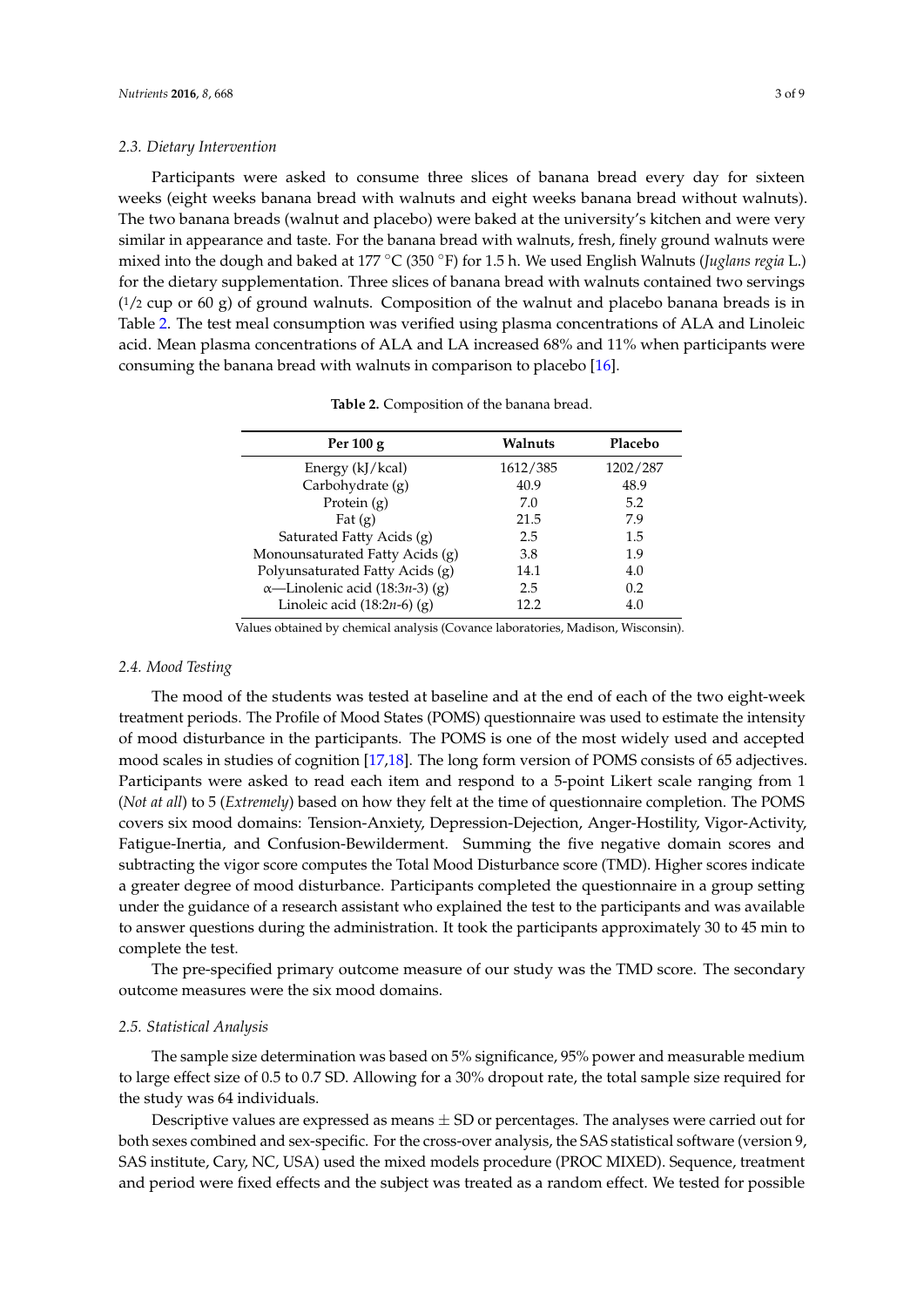interactions between the dietary treatment and the sequence of the testing period. When differences reached significance, effect sizes (Cohen's d) were calculated for determination of the clinical relevance of the observed effects. A d between 0.20 and 0.49 was considered to represent a small effect, a d between 0.50 and 0.79 was considered a medium effect, and a d greater than or equal to 0.80 was considered a large effect [\[19\]](#page-7-12). Two-sided *p* values less than or equal to 0.05 were considered statistically significant.

## **3. Results**

#### *3.1. Description of the Study Population*

The selected baseline characteristics of the study population by study groups are presented in Table [3.](#page-3-0) All the participants were between the ages 18 to 25; the majority of students had normal weight. Majority of the study participants were Caucasian, followed by African American, Hispanic, Asian and participants with mixed ethnicity. The majority of the students (90%) were undergraduates. There were no statistical differences between the study groups.

<span id="page-3-0"></span>

| Group                   | Walnut–Placebo $(n = 32)$ |           | Placebo–Walnut $(n = 32)$ |           | p                    |
|-------------------------|---------------------------|-----------|---------------------------|-----------|----------------------|
|                         | Mean                      | <b>SD</b> | Mean                      | <b>SD</b> |                      |
| Age (years)             | 20.6                      | 2.0       | 20.7                      | 2.1       | $0.872*$             |
| BMI $(kg/m^2)$          | 22.6                      | 3.3       | 23.2                      | 3.5       | $0.471*$             |
|                         | $\boldsymbol{n}$          | $\%$      | $\boldsymbol{n}$          | $\%$      |                      |
| Ethnicity $(n, %)$      |                           |           |                           |           | $0.255$ <sup>+</sup> |
| Caucasian               | 18                        | 56.3      | 11                        | 35.5      |                      |
| African American        | 5                         | 15.6      | 7                         | 22.6      |                      |
| Other                   | 9                         | 28.1      | 13                        | 41.9      |                      |
| Class standing $(n, %)$ |                           |           |                           |           | $0.977 +$            |
| Freshman                | 8                         | 25.0      | 7                         | 22.6      |                      |
| Sophomore               | 7                         | 21.9      | 9                         | 29.0      |                      |
| Junior                  | 8                         | 25.0      | 7                         | 22.6      |                      |
| Senior                  | 6                         | 18.8      | 5                         | 16.1      |                      |
| Graduate                | 3                         | 9.4       | 3                         | 9.7       |                      |

**Table 3.** Selected baseline characteristics of the participants by study groups.

\* Independent means *t*-test; † Chi-square test; SD, Standard deviation.

During the study 17 (27%) of the participants dropped out. Six withdrew during the first week because of lack of interest; two transferred to a different college during the study and one was dropped because of no-compliance. Eight were excluded because they contracted the  $H_1N_1$  flu and were not able to consume the test meal for several weeks. The dropout was similar in both study groups.

Consumption of three slices of banana bread daily changed the food intake of the participants. Three slices of banana bread with walnuts represented 4354 kJ (1040 kcal), three slices of banana bread without walnuts 3245 kJ (775 kcal). Using a FFQ we observed that during the dietary intervention, males consumed less milk, cereals, pasta and bread but drank more soy or rice milk; females consumed less milk, cheese, dried fruits, and cereals. During the first eight weeks the average weight increase for the walnut group was 1.3 kg (SD 1.3) and 0.9 kg (SD 1.0) for the placebo group ( $p < 0.001$  for both diets). During the second eight weeks weight increased 0.4 kg (SD 1.4) for the walnut group and 0.5 kg (SD 2.2) for the placebo group ( $p = 0.195$  for walnuts;  $p = 0.279$  for placebo).

#### *3.2. POMS Results*

All calculations for POMS are based on raw scores. Table [4](#page-4-0) presents the mean scores and treatment effects for both sexes combined. No significant changes were observed for any of the domains and the TMD score. In males (Table [5\)](#page-4-1) we observed a significant medium effect size improvement of the TMD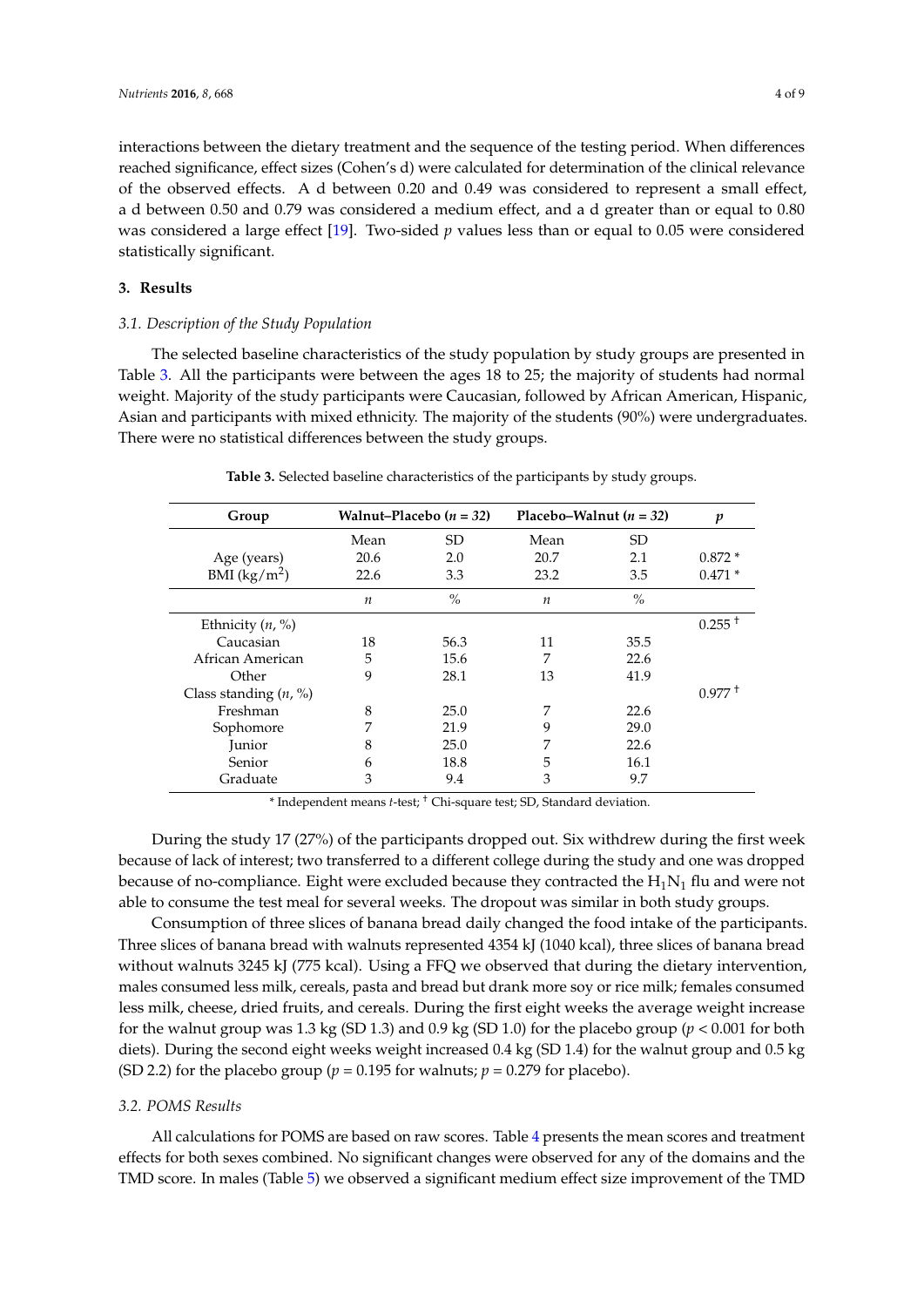score when on the walnut diet (−27.49%, *p* = 0.043, Cohen's d = 0.708). No significant changes in any of the POMS scores were observed in females (Table [6\)](#page-4-2).

<span id="page-4-0"></span>**Table 4.** Mean scores and changes in Profiles of Mood States (POMS) for both sexes on walnut and placebo diet ( $n = 49$ ).

|                               | <b>Treatment Means</b> |                      | <b>Treatment Effect</b> |                 |
|-------------------------------|------------------------|----------------------|-------------------------|-----------------|
|                               | Walnuts                | Placebo              | Walnuts-Placebo         |                 |
| Domains/TMD                   | Mean $(95\%$ CI)       | <b>Mean (95% CI)</b> | % Change (95% CI)       | <i>p</i> -Value |
| Tension-Anxiety               | $11.2(9.3-13.2)$       | $11.9(9.9-13.8)$     | $-5.2$ ( $-20.8-10.4$ ) | 0.507           |
| Depression-Dejection          | $9.7(6.7-12.7)$        | $12.1(9.1-15.2)$     | $-20.0(-44.2-4.2)$      | 0.103           |
| Anger-Hostility               | 6.5(4.7–8.3)           | $7.5(5.7-9.3)$       | $-13.3(-36.8-10.2)$     | 0.261           |
| Vigor-Activity                | $13.8(12.2 - 15.4)$    | $13.1(11.5-14.7)$    | $5.3(-7.5-18.0)$        | 0.408           |
| Fatigue-Inertia               | $10.2(8.7-11.7)$       | $10.1(8.6-11.6)$     | $1.1(-14.3-16.6)$       | 0.882           |
| Confusion-Bewilderment        | $9.5(8.2 - 10.8)$      | $9.5(8.2 - 10.8)$    | $0.0 (-12.6 - 12.1)$    | 0.969           |
| <b>Total Mood Disturbance</b> | $33.5(24.7 - 42.3)$    | $37.9(29.1 - 46.6)$  | $-11.6(-32.4-9.2)$      | 0.267           |

Means ± 95% Confidence intervals; TMD, Total Mood Disturbance; CI Confidence intervals.

**Table 5.** Mean scores and changes in POMS for males on walnut and placebo diet ( $n = 20$ ).

<span id="page-4-1"></span>

|                               | <b>Treatment Means</b>   |                          | <b>Treatment Effect</b> |                 |
|-------------------------------|--------------------------|--------------------------|-------------------------|-----------------|
|                               | Walnuts                  | Placebo                  | Walnuts-Placebo         |                 |
| Domains/TMD                   | Mean $(95\% \text{ CI})$ | Mean $(95\% \text{ CI})$ | % Change (95% CI)       | <i>p</i> -Value |
| Tension-Anxiety               | $9.1(6.2 - 12.0)$        | $11.2(8.35-14.0)$        | $-18.6(-42.4-5.2)$      | 0.117           |
| Depression-Dejection          | $9.4(4.5-14.4)$          | $12.9(8.01-17.7)$        | $-26.5(-61.9-8.9)$      | 0.132           |
| Anger-Hostility               | $6.5(3.4-9.6)$           | $9.4(6.4-12.5)$          | $-31.2(-54.9 - -7.4)$   | 0.013           |
| Vigor-Activity                | $15.6(12.9-18.2)$        | $13.8(11.18 - 16.3)$     | $13.4(-4.7-31.5)$       | 0.136           |
| Fatigue-Inertia               | $10.0(7.3-12.8)$         | $10.3(7.57-13.1)$        | $-2.8(-21.2-15.6)$      | 0.750           |
| Confusion-Bewilderment        | $9.3(6.9 - 11.7)$        | $9.9(7.6-12.3)$          | $-6.4 (-23.0 - 10.3)$   | 0.432           |
| <b>Total Mood Disturbance</b> | 28.9 (13.3–44.7)         | $39.9(24.4 - 55.6)$      | $-27.5(-54.0 - 1.00)$   | 0.043           |

Means ± 95% Confidence intervals; TMD, Total Mood Disturbance; CI Confidence intervals.

**Table 6.** Mean scores and changes in POMS for females on walnut and placebo diet  $(n = 29)$ .

<span id="page-4-2"></span>

|                               | <b>Treatment Means</b> |                      | <b>Treatment Effect</b> |                 |
|-------------------------------|------------------------|----------------------|-------------------------|-----------------|
|                               | Walnuts                | Placebo              | Walnuts-Placebo         |                 |
| Domains/TMD                   | <b>Mean (95% CI)</b>   | <b>Mean (95% CI)</b> | % Change (95% CI)       | <i>p</i> -Value |
| Tension-Anxiety               | $12.6(9.9-15.2)$       | $12.1(9.5-14.8)$     | $3.6(-18.3-25.6)$       | 0.735           |
| Depression-Dejection          | $9.7(5.7-13.8)$        | $11.3(7.1-15.4)$     | $-13.6(-49.8-22.6)$     | 0.444           |
| Anger-Hostility               | $6.4(4.0-8.7)$         | $6.0(3.6-8.4)$       | $6.5(-36.7-49.7)$       | 0.758           |
| Vigor-Activity                | $12.6(10.5-14.7)$      | $12.6(10.4-14.7)$    | $0.3(-18.5-19.1)$       | 0.974           |
| Fatigue-Inertia               | $10.1(8.3-12.0)$       | $9.9(8.0-11.8)$      | $2.2 (-21.7 - 26.0)$    | 0.853           |
| Confusion-Bewilderment        | $9.6(8.0-11.2)$        | $9.1(7.5-10.8)$      | $5.1(-13.9-24.0)$       | 0.587           |
| <b>Total Mood Disturbance</b> | $35.7(24.8-46.6)$      | $35.6(24.5-46.6)$    | $0.4(-32.3-33.0)$       | 0.982           |

Means ± 95% Confidence intervals; TMD, Total Mood Disturbance; CI Confidence intervals.

## **4. Discussion**

In this double-blind, randomized, placebo controlled, cross-over trial supplementation with walnuts for eight weeks we did not observe any improvement in mood in the combined analysis and in females. However, in young healthy males we have observed a significant, medium effect size improvement of the TMD score.

There are very few studies regarding nut consumption and depression. Pooled meta-analysis, synthesizing results of nine studies (one longitudinal cohort, one case-control and seven cross-sectional) examining the association between adherence to a Mediterranean diet (MD) and depression, showed a 32% reduction in the risk of depression (RR = 0.68, 95% CI 0.54–0.86) in individuals with high dietary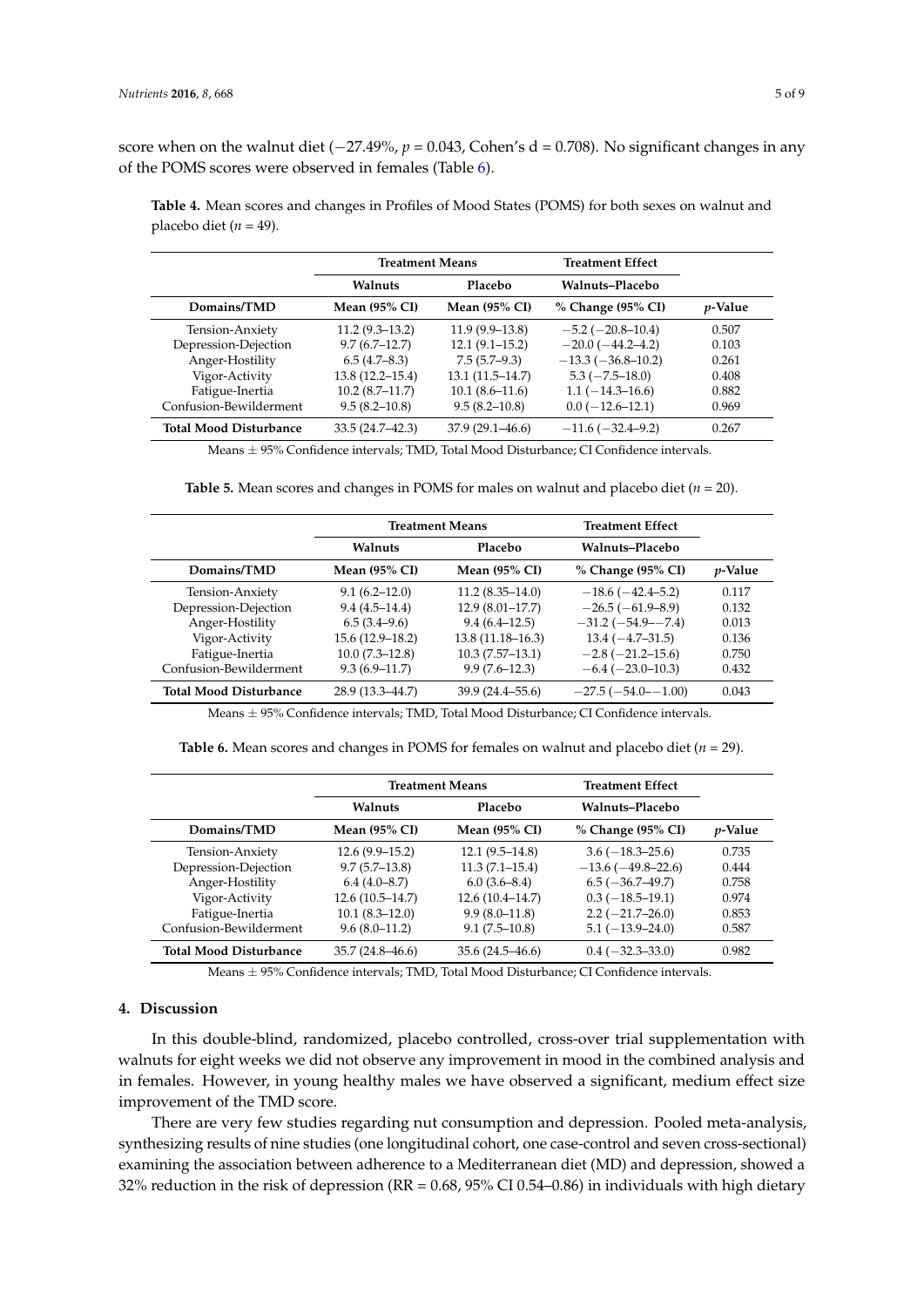adherence to the MD. The protective effect of high adherence to the MD was independent of age, whereas moderate adherence lost its protective properties in older age [\[20\]](#page-7-13). MD is characterized by high intake of vegetables, fruits, cereals, pulses, nuts and seeds; moderate consumption of dairy products, fish, poultry and eggs; generous use of olive oil and moderate intake of wine with meals [\[21\]](#page-7-14). In the PREDIMED trial, a nutritional intervention with the MD supplemented with nuts showed a 40% lower risk of depression in participants with type 2 diabetes (RR = 0.59, 95% CI 0.36–0.98). However, the inverse association with depression was not significant ( $RR = 0.78$ ,  $95\%$  CI 0.55–1.10) in the whole cohort [\[22\]](#page-7-15). However, the evidence for the protective effect of nuts from these studies is only indirect in the setting of a healthy MD.

There are several nutrients in walnuts that could be responsible for the reduced risk of depression and improved mood. Walnuts are different from other tree nuts because of their greater antioxidant capacity, polyphenols and ALA content. Walnuts are an excellent source of  $\omega$ -3 FA; 28 g of walnuts (recommended daily dose) contains 2.6 g of ALA. ALA found in walnuts is associated with improved endothelial function and inflammation in animal models [\[23\]](#page-7-16). Polyunsaturated Fatty Acids (PUFA) and Monounsaturated Fatty Acids (MUFA) content may contribute to the improvement in arterial stiffness [\[24\]](#page-7-17). Still, PUFA and specifically ALA can also directly influence brain physiology including structural changes in brain areas associated with affective experiences [\[25\]](#page-7-18). ALA is the precursor for DHA that can modulate serotonin and dopamine concentration known to influence mood and sleep [\[13\]](#page-7-6). The present, available evidence provides some support that  $\omega$ -3 PUFA intake is associated with reduced depressive symptoms particularly in females [\[26](#page-7-19)[,27\]](#page-7-20). There are several factors that could contribute to sex-based differences in  $\omega$ -3 PUFA intake and mood. DHA levels are higher in women than men due to sex hormones; estrogen increases DHA, while testosterone decreases DHA levels [\[28\]](#page-7-21). Conversion of ALA to DHA is higher in women than men [\[29\]](#page-7-22). But, some studies found no sex-based differences [\[30\]](#page-8-0), some found opposite sex effect [\[31\]](#page-8-1). There have also been few studies that examined the effect of ω-3 PUFA supplementation on mood in young healthy populations. Fontani et al. reported that  $\omega$ -3 PUFA supplementation (2.8 g/day) using POMS increased feelings of vigor and reduced feelings of anger, anxiety, fear, depression and confusion [\[32\]](#page-8-2). But, Antypa et al. found that 2.3 g/day of ω-3 PUFA supplementation only reduced feelings of fatigue in POMS but not depression in POMS or Beck Depression Inventory [\[33\]](#page-8-3). Young reported that  $\omega$ -3 PUFA algae supplementation for eight weeks resulted in increased overall mood disturbance as measured by POMS and Depression Anxiety Stress Scale [\[34\]](#page-8-4). Vitamin E and polyphenols can modify inflammatory mediators [\[35,](#page-8-5)[36\]](#page-8-6). This vascular and anti-inflammatory benefit alone could contribute to improving cognitive functions including mood. Walnuts contain relatively high levels of food-based melatonin  $(3.5 \text{ ng/g})$ , which can act as powerful antioxidant, and regulator of biological rhythmicity and sleep [\[37\]](#page-8-7). Sufficient sleep has been associated with better mood [\[38\]](#page-8-8). Lastly, walnuts are also rich source of folate. Folate sufficiency is associated with less cognitive impairment and depression [\[39\]](#page-8-9).

However, all these results do have only limited applicability because our study was a whole food study [\[40\]](#page-8-10). We have measured the effects of the consumption of the whole walnut on mood with all the possible synergy and interactions between all the nutrients and compound found there.

This is the first intervention study in humans exclusively measuring the effect of walnut consumption on mood. Both males and females in our study scored around the 50th percentile at baseline, indicating that our population was not depressed. Walnut supplementation was able to improve mood only in males. It is not clear why we didn't observe any mood changes in females.

The TMD score is computed by summing up the five negative domains and subtracting the vigor score. Male participants, when on the walnut diet, experienced non-significant improvements in: tension (−18.61%), depression (−26.52%), anger (−31.15%), vigor (13.42%) and confusion (−6.35%), with no changes in fatigue. When added up, this led to a significant medium size improvement in the TMD score ( $-27.49\%$ ,  $p = 0.043$ , Cohen's d = 0.708). Our results are intriguing because small improvements attributable to walnut consumption in healthy, cognitively intact young adults could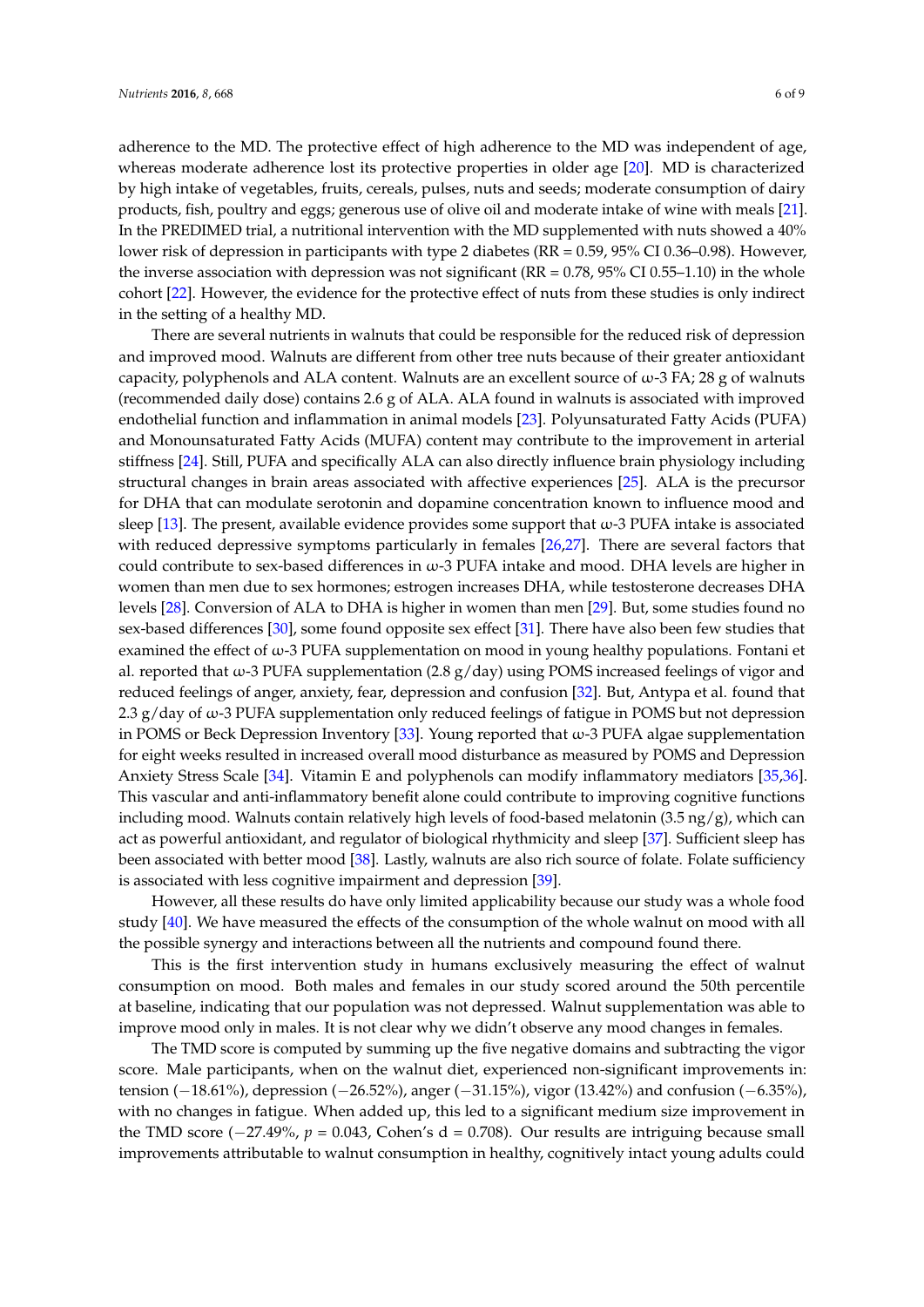translate into important outcomes in aging populations [\[8\]](#page-7-1). This sex specific influence of walnuts on mood, we have observed, is far from understood and warrants more research.

There are several limitations to our study. The duration of the study may have been too short. We experienced unusually high drop-out rates because of the  $H_1N_1$  flu epidemic. This attrition rate reduced the level of statistical power available for our analysis. However, the bias that would result from withdrawal of participants with different moods is likely to be negligible. Participant expectation of treatment effects could have altered the results.

Clinical trials often require multiple outcomes and multiple hypotheses to be tested. Such testing involves comparing treatments using multiple outcome measures (MOMs) with univariate statistical methods [\[41\]](#page-8-11). Some researchers argue that if MOMs are tested, the *p*-values should be adjusted upward because of the multiple testing problem [\[42\]](#page-8-12). Applying this conservative approach, results for the TMD score for males would be insignificant because the reference *p* value would be  $0.05/2 = 0.025$  ( $\alpha$  divided by the two genders). However, objection to *p*-values adjustments is that the significance of each test will be interpreted according to how many outcome measures are considered in the family-wise hypothesis and additionally while reducing type I error we increase the chance of making type II error. Therefore, we have used the following recommended strategy to reach reasonable conclusions [\[41\]](#page-8-11): our study was a randomized double blind controlled trial that followed the CONSORT guidelines; the effect size on the TMD score for males was medium (Cohen's  $d = 0.708$ ); the focus of the publication are only the primary outcomes—the TMD scores. It is important that further research be done to replicate our results.

### **5. Conclusions**

In conclusion, in this randomized, double-blind, placebo-controlled feeding trial, supplementation with walnuts was able to improve mood in healthy, non-depressed males. No effect on mood was observed in females.

**Acknowledgments:** The present study was supported in part by the California Walnut Commission (Folton, CA, USA). I am indebted to the participants for their commitment to the study protocol and to my collaborators Rudolph Baily, Andrews Russell, Marcia Kilsby, Magaly Hernandez, Winston Craig, Tevni Grajales, David Shavlik and Joan Sabate for their help with the study. Thank you to Patrick Coulombe for his technical assistance.

**Author Contributions:** The authors' responsibilities were as follows—P.P. was the principle investigator, designed and planned the study, applied for funding and wrote the manuscript.

**Conflicts of Interest:** The author declares no conflict of interest. The founding sponsors had no role in the design of the study, in the collection, analyses, or interpretation of data, in the writing of the manuscript and in the decision to publish the results.

### **References**

- <span id="page-6-0"></span>1. Grosso, G.; Estruch, R. Nut consumption and age-related disease. *Maturitas* **2016**, *84*, 11–16. [\[CrossRef\]](http://dx.doi.org/10.1016/j.maturitas.2015.10.014) [\[PubMed\]](http://www.ncbi.nlm.nih.gov/pubmed/26586104)
- 2. Grosso, G.; Yang, J.; Marventano, S.; Micek, A.; Galvano, F.; Kales, S.N. Nut consumption on all-cause, cardiovascular, and cancer mortality risk: A systematic review and meta-analysis of epidemiologic studies. *Am. J. Clin. Nutr.* **2015**, *101*, 783–793. [\[CrossRef\]](http://dx.doi.org/10.3945/ajcn.114.099515) [\[PubMed\]](http://www.ncbi.nlm.nih.gov/pubmed/25833976)
- 3. Wu, L.; Wang, Z.; Zhu, J.; Murad, A.L.; Prokop, L.J.; Murad, M.H. Nut consumption and risk of cancer and type 2 diabetes: A systematic review and meta-analysis. *Nutr. Rev.* **2015**, *73*, 409–425. [\[CrossRef\]](http://dx.doi.org/10.1093/nutrit/nuv006) [\[PubMed\]](http://www.ncbi.nlm.nih.gov/pubmed/26081452)
- 4. Afshin, A.; Micha, R.; Khatibzadeh, S.; Mozaffarian, D. Consumption of nuts and legumes and risk of incident ischemic heart disease, stroke, and diabetes: A systematic review and meta-analysis. *Am. J. Clin. Nutr.* **2014**, *100*, 278–288. [\[CrossRef\]](http://dx.doi.org/10.3945/ajcn.113.076901) [\[PubMed\]](http://www.ncbi.nlm.nih.gov/pubmed/24898241)
- 5. Mejia, S.B.; Kendall, C.W.; Viguiliouk, E.; Augustin, L.S.; Ha, V.; Cozma, A.I.; Mirrahimi, A.; Maroleanu, A.; Chiavaroli, L.; Leiter, L.A.; et al. Effect of tree nuts on metabolic syndrome criteria: A systematic review and meta-analysis of randomized controlled trials. *BMJ Open* **2014**, *4*, e004660. [\[CrossRef\]](http://dx.doi.org/10.1136/bmjopen-2013-004660) [\[PubMed\]](http://www.ncbi.nlm.nih.gov/pubmed/25074070)
- 6. Sabate, J.; Oda, K.; Ros, E. Nut consumption and blood lipid levels: A pooled analysis of 25 intervention trials. *Arch. Intern. Med.* **2010**, *170*, 821–827. [\[CrossRef\]](http://dx.doi.org/10.1001/archinternmed.2010.79) [\[PubMed\]](http://www.ncbi.nlm.nih.gov/pubmed/20458092)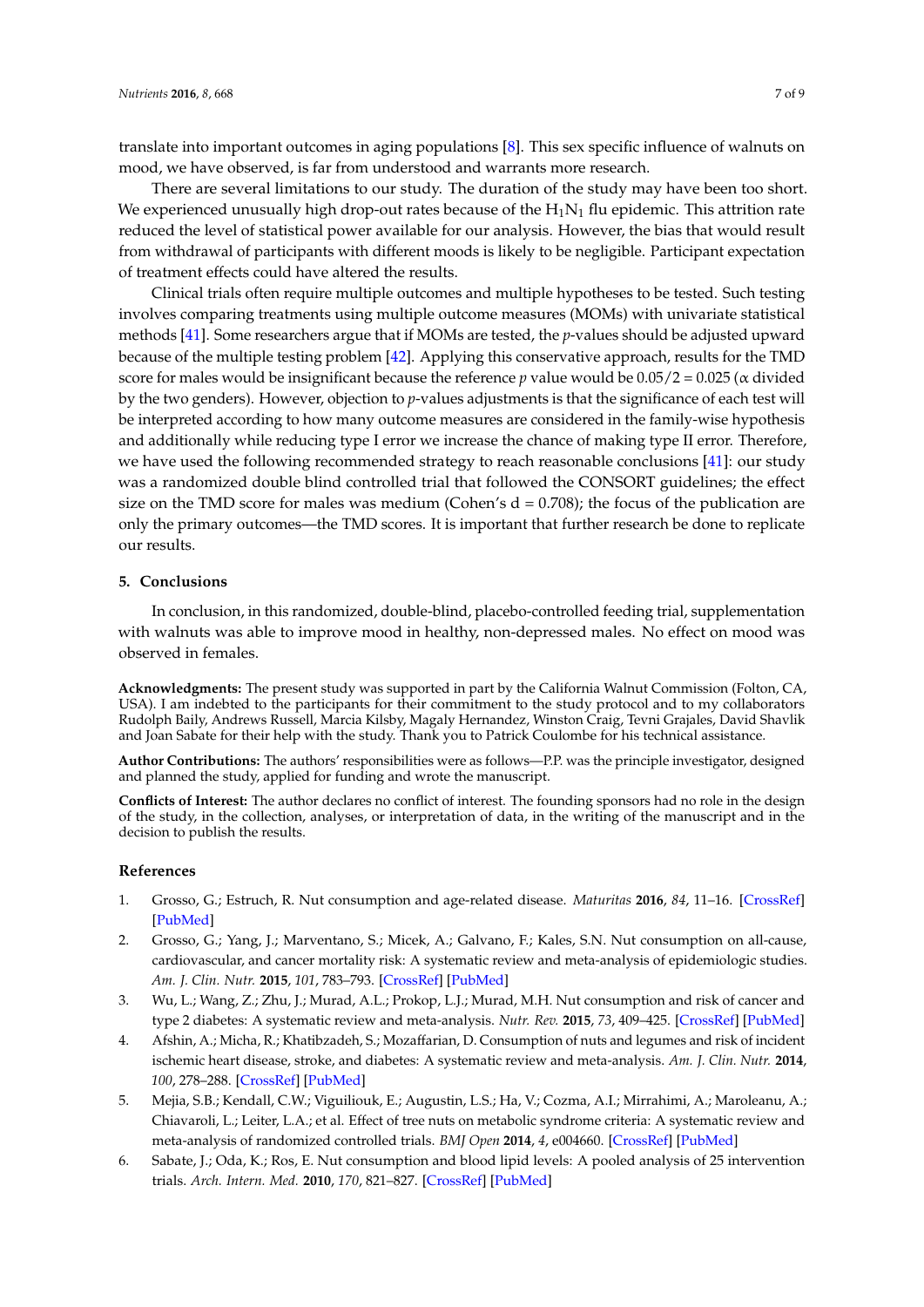- <span id="page-7-0"></span>7. Ros, E. Health benefits of nut consumption. *Nutrients* **2010**, *2*, 652–682. [\[CrossRef\]](http://dx.doi.org/10.3390/nu2070652) [\[PubMed\]](http://www.ncbi.nlm.nih.gov/pubmed/22254047)
- <span id="page-7-1"></span>8. Ownby, R.L. Neuroinflammation and cognitive aging. *Curr. Psychiatry Rep.* **2010**, *12*, 39–45. [\[CrossRef\]](http://dx.doi.org/10.1007/s11920-009-0082-1) [\[PubMed\]](http://www.ncbi.nlm.nih.gov/pubmed/20425309)
- <span id="page-7-2"></span>9. Gomez-Pinilla, F. Brain foods: The effects of nutrients on brain function. *Nat. Rev. Neurosci.* **2008**, *9*, 568–578. [\[CrossRef\]](http://dx.doi.org/10.1038/nrn2421) [\[PubMed\]](http://www.ncbi.nlm.nih.gov/pubmed/18568016)
- <span id="page-7-3"></span>10. U.S. Department of Agriculture: Nutrient Database. Available online: <http://ndb.nal.usda.gov/ndb> (accessed on 22 September 2016).
- <span id="page-7-4"></span>11. Reiter, R.J.; Manchester, L.C.; Tan, D.X. Melatonin in walnuts: Influence on levels of melatonin and total antioxidant capacity of blood. *Nutrition* **2005**, *21*, 920–924. [\[CrossRef\]](http://dx.doi.org/10.1016/j.nut.2005.02.005) [\[PubMed\]](http://www.ncbi.nlm.nih.gov/pubmed/15979282)
- <span id="page-7-5"></span>12. Pereira, J.A.; Oliveira, I.; Sousa, A.; Ferreira, I.C.; Bento, A.; Estevinho, L. Bioactive properties and chemical composition of six walnut (*Juglans regia* L.) cultivars. *Food Chem. Toxicol.* **2008**, *46*, 2103–2111. [\[CrossRef\]](http://dx.doi.org/10.1016/j.fct.2008.02.002) [\[PubMed\]](http://www.ncbi.nlm.nih.gov/pubmed/18334279)
- <span id="page-7-6"></span>13. Heinrichs, S.C. Dietary ω-3 fatty acid supplementation for optimizing neuronal structure and function. *Mol. Nutr. Food Res.* **2010**, *54*, 447–456. [\[CrossRef\]](http://dx.doi.org/10.1002/mnfr.200900201) [\[PubMed\]](http://www.ncbi.nlm.nih.gov/pubmed/20112300)
- <span id="page-7-7"></span>14. Poulose, S.M.; Miller, M.G.; Shukitt-Hale, B. Role of walnuts in maintaining brain health with age. *J. Nutr.* **2014**, *144* (Suppl. 4), 561S–566S. [\[CrossRef\]](http://dx.doi.org/10.3945/jn.113.184838) [\[PubMed\]](http://www.ncbi.nlm.nih.gov/pubmed/24500933)
- <span id="page-7-8"></span>15. Barbour, J.A.; Howe, P.R.; Buckley, J.D.; Bryan, J.; Coates, A.M. Nut consumption for vascular health and cognitive function. *Nutr. Res. Rev.* **2014**, *27*, 131–158. [\[CrossRef\]](http://dx.doi.org/10.1017/S0954422414000079) [\[PubMed\]](http://www.ncbi.nlm.nih.gov/pubmed/24866624)
- <span id="page-7-9"></span>16. Pribis, P.; Bailey, R.N.; Russell, A.A.; Kilsby, M.A.; Hernandez, M.; Craig, W.J.; Grajales, T.; Shavlik, D.J.; Sabate, J. Effects of walnut consumption on cognitive performance in young adults. *Br. J. Nutr.* **2012**, *107*, 1393–1401. [\[CrossRef\]](http://dx.doi.org/10.1017/S0007114511004302) [\[PubMed\]](http://www.ncbi.nlm.nih.gov/pubmed/21923981)
- <span id="page-7-10"></span>17. McNair, D.M.; Heuchert, J.W.P. *Profiles of Mood States—Technical Update*; Multi-Health Systems, Inc.: Toronto, ON, Canada, 2005.
- <span id="page-7-11"></span>18. Nyenhuis, D.L.; Yamamoto, C.; Luchetta, T.; Terrien, A.; Parmentier, A. Adult and geriatric normative data and validation of the profile of mood states. *J. Clin. Psychol.* **1999**, *55*, 79–86. [\[CrossRef\]](http://dx.doi.org/10.1002/(SICI)1097-4679(199901)55:1<79::AID-JCLP8>3.0.CO;2-7)
- <span id="page-7-12"></span>19. Cohen, J. *Statistical Power for the Behavioral Sciences*, 2nd ed.; Hillsdale & Lawrence Erlbaum: Hillsdale, NJ, USA, 1998.
- <span id="page-7-13"></span>20. Psaltopoulou, T.; Sergentanis, T.N.; Panagiotakos, D.B.; Sergentanis, I.N.; Kosti, R.; Scarmeas, N. Mediterranean diet, stroke, cognitive impairment, and depression: A meta-analysis. *Ann. Neurol.* **2013**, *74*, 580–591. [\[CrossRef\]](http://dx.doi.org/10.1002/ana.23944) [\[PubMed\]](http://www.ncbi.nlm.nih.gov/pubmed/23720230)
- <span id="page-7-14"></span>21. Estruch, R.; Ros, E.; Salas-Salvadó, J.; Covas, M.I.; Corella, D.; Arós, F.; Gómez-Gracia, E.; Ruiz-Gutiérrez, V.; Fiol, M.; Lapetra, J.; et al. Primary prevention of cardiovascular disease with a Mediterranean diet. *N. Engl. J. Med.* **2013**, *368*, 1279–1290. [\[CrossRef\]](http://dx.doi.org/10.1056/NEJMoa1200303) [\[PubMed\]](http://www.ncbi.nlm.nih.gov/pubmed/23432189)
- <span id="page-7-15"></span>22. Sánchez-Villegas, A.; Martínez-González, M.A.; Estruch, R.; Salas-Salvadó, J.; Corella, D.; Covas, M.I.; Arós, F.; Romaguera, D.; Gómez-Gracia, E.; Lapetra, J.; et al. Mediterranean dietary pattern and depression: The PREDIMED randomized trial. *BMC. Med.* **2013**, *11*, 208. [\[CrossRef\]](http://dx.doi.org/10.1186/1741-7015-11-208) [\[PubMed\]](http://www.ncbi.nlm.nih.gov/pubmed/24229349)
- <span id="page-7-16"></span>23. Pribis, P.; Shukitt-Hale, B. Cognition: The new frontier for nuts and berries. *Am. J. Clin. Nutr.* **2014**, *100* (Suppl. 1), 347S–352S. [\[CrossRef\]](http://dx.doi.org/10.3945/ajcn.113.071506) [\[PubMed\]](http://www.ncbi.nlm.nih.gov/pubmed/24871475)
- <span id="page-7-17"></span>24. Newens, K.J.; Thompson, A.K.; Jackson, K.G.; Wright, J.; Williams, C.M. Acute effects of elevated NEFA on vascular function: A comparison of SFA and MUFA. *Br. J. Nutr.* **2011**, *105*, 1343–1351. [\[CrossRef\]](http://dx.doi.org/10.1017/S0007114510004976) [\[PubMed\]](http://www.ncbi.nlm.nih.gov/pubmed/21205374)
- <span id="page-7-18"></span>25. Grosso, G.; Galvano, F.; Marventano, S.; Malaguarnera, M.; Bucolo, C.; Drago, F.; Caraci, F. Omega-3 fatty acids and depression: Scientific evidence and biological mechanisms. *Oxid. Med. Cell. Longev.* **2014**, *2014*, 313570. [\[CrossRef\]](http://dx.doi.org/10.1155/2014/313570) [\[PubMed\]](http://www.ncbi.nlm.nih.gov/pubmed/24757497)
- <span id="page-7-19"></span>26. Giles, G.E.; Mahoney, C.R.; Kanarek, R.B. Omega-3 fatty acids influence mood in healthy and depressed individuals. *Nutr. Rev.* **2013**, *71*, 727–741. [\[CrossRef\]](http://dx.doi.org/10.1111/nure.12066) [\[PubMed\]](http://www.ncbi.nlm.nih.gov/pubmed/24447198)
- <span id="page-7-20"></span>27. Appleton, K.M.; Rogers, P.J.; Ness, A.R. Updated systematic review and meta-analysis of effects of *n*-3 long-chain polyunsaturated fatty acids on depressed mood. *Am. J. Clin. Nutr.* **2010**, *91*, 757–770. [\[CrossRef\]](http://dx.doi.org/10.3945/ajcn.2009.28313) [\[PubMed\]](http://www.ncbi.nlm.nih.gov/pubmed/20130098)
- <span id="page-7-21"></span>28. Bakewell, L.; Burdge, G.C.; Calder, P.C. Polyunsaturated fatty acid concentrations in young men and women consuming their habitual diets. *Br. J. Nutr.* **2006**, *96*, 93–99. [\[CrossRef\]](http://dx.doi.org/10.1079/BJN20061801) [\[PubMed\]](http://www.ncbi.nlm.nih.gov/pubmed/16869996)
- <span id="page-7-22"></span>29. Decsi, T.; Kennedy, K. Sex-specific differences in essential fatty acid metabolism. *Am. J. Clin. Nutr.* **2011**, *94* (Suppl. 6), 1914S–1919S. [\[CrossRef\]](http://dx.doi.org/10.3945/ajcn.110.000893) [\[PubMed\]](http://www.ncbi.nlm.nih.gov/pubmed/22089435)